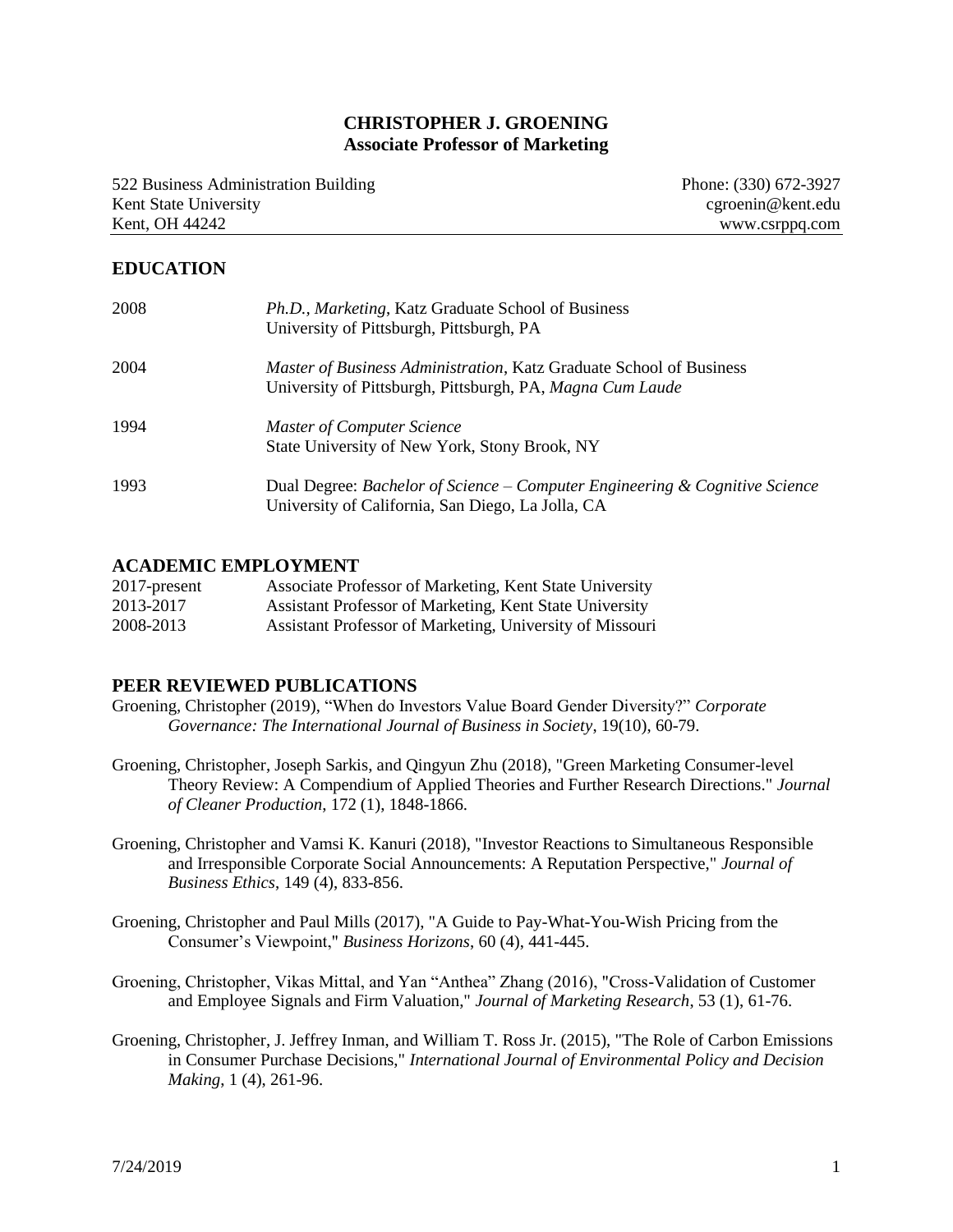- Groening, Christopher, Pinar Yildirim, Vikas Mittal, and Pandu Tadikamalla (2014), "Hedging Customer Risk," *Customer Needs and Solutions*, 1 (2), 105-16.
- Pallas, Florian, Vikas Mittal, and Christopher Groening (2014), "Allocation of Resources to Customer Satisfaction and Delight Based on Utilitarian and Hedonic Benefits," *Journal of Research in Marketing*, 2 (1), 106-12.
- Groening, Christopher, J. Jeffrey Inman, and William T. Ross Jr. (2014), "Carbon Footprints in the Sand: Marketing in the Age of Sustainability," *Customer Needs and Solutions*, 1 (1), 40-51.
- Swaminathan, Vanitha, Christopher Groening, Vikas Mittal, and Felipe Thomaz (2014), "How Achieving the Dual Goal of Customer Satisfaction and Efficiency in Mergers Affects a Firm's Long-Term Financial Performance," *Journal of Service Research*, 17 (2), 182-94.
- Groening, Christopher and Vamsi K. Kanuri (2013), "Investor Reaction to Positive and Negative Corporate Societal Events," *Journal of Business Research*, 66 (10), 1852-60.
- Evanschitzky, Heiner, Christopher Groening, Vikas Mittal, and Maren Wunderlich (2011), "How Employer and Employee Satisfaction Affect Customer Satisfaction: An Application to Franchise Services," *Journal of Service Research*, 14 (2), 136-48.
- Aksoy, Lerzan, Bruce Cooil, Christopher Groening, Timothy L. Keiningham, and Atakan Yalçin (2008), "The Long-Term Stock Market Valuation of Customer Satisfaction," *Journal of Marketing*, 72 (4), 105-22.
- Rosen, Jules, Benoit H. Mulsant, Patricia Marino, Christopher Groening, Robert C. Young, and Debra Fox (2008), "Web-based Training and Interrater Reliability Testing for Scoring the 3 Hamilton Depression Rating Scale," *Psychiatry Research,* 161 (1), 126-30.

#### **BOOK CHAPTERS**

- Christopher Groening, C., & Zhu, Q. (2019). "Consumers' Role in the Green Supply Chain," in *Handbook on the Sustainable Supply Chain*. Edward Elgar Publishing.
- Nguyen, Dung and Christopher Groening (2011), "Diffusion," in *Encyclopedia of Media Communications*, Peter Mavrikis, Eds. Armonk, NY: M E Sharpe Inc.

#### **OTHER PUBLICATIONS**

- Mittal, Vikas and Christopher Groening, "Do Oilfield-Services Companies Strategically Manage Customers and Employees? Halliburton, National Oilwell Varco, and Schlumberger," (March 28, 2016). Available at<http://ssrn.com/abstract=2755713>
- Mittal, Vikas, Yan Zhang, and Christopher Groening (2015), "Employee Layoffs in Oilfield Services Companies: Panacea or Poison?," Rigzone, August 19.
- Mittal, Vikas, Vanitha Swaminathan, and Christopher Groening (2010), "For Customers will United-Continental Merger Fly," The Houston Chronicle, October 9.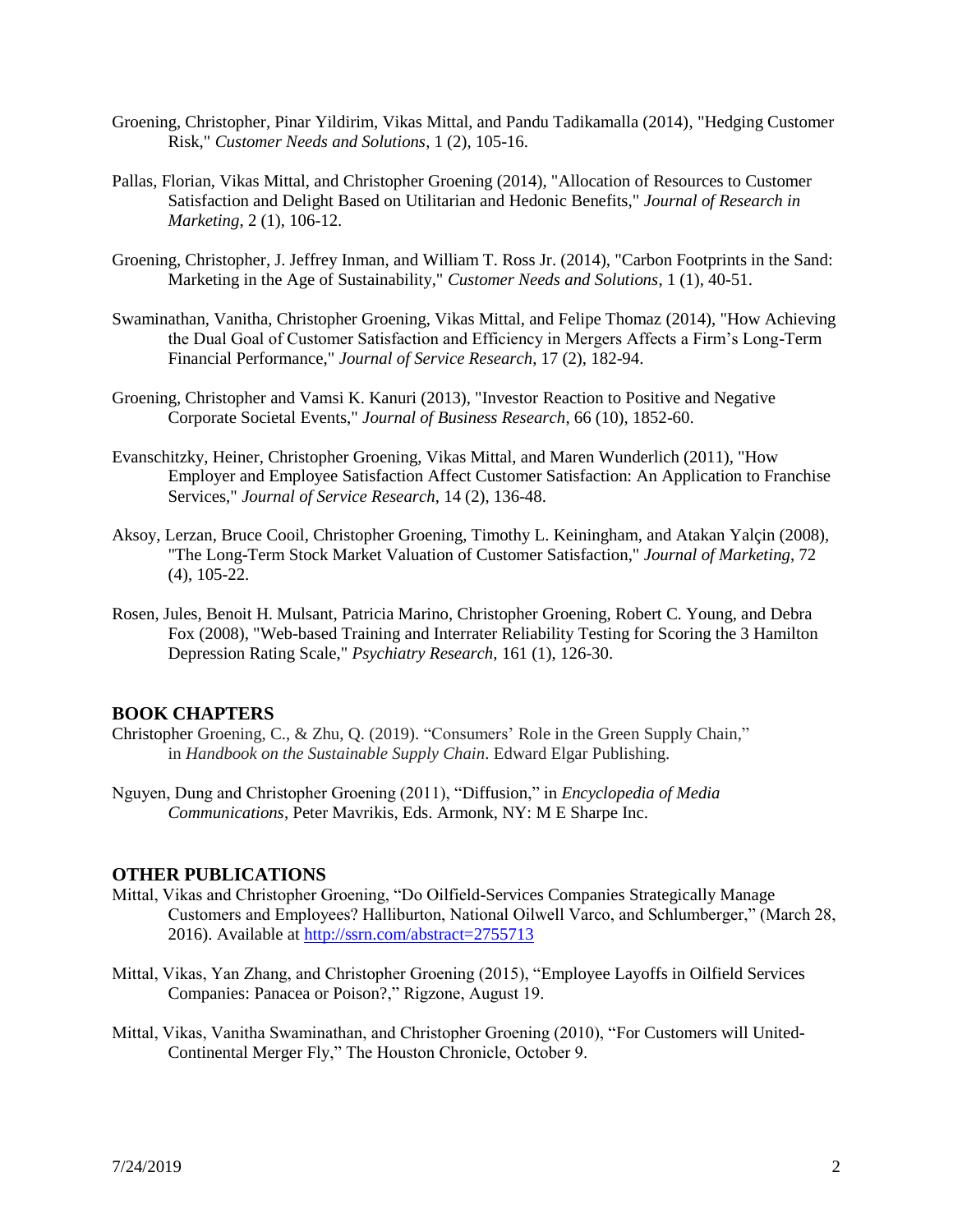Lerzan, Aksoy, Bruce Cooil, Christopher Groening, Timothy L Keiningham, and Atakan Yalcin (2009), "Does Customer Satisfaction Lead to an Increased Firm Value?," GfK Marketing Intelligence Review, 1 (2), 8-15.

## **RESEARCH GRANTS AND FUNDING**

| \$2,500  | University Research Council, Kent State University (2017)                      |
|----------|--------------------------------------------------------------------------------|
| \$2,500  | Dean's Research Grant, College of Business, Kent State University (2017)       |
| \$60,000 | Ohio Lake Erie Commission – Lake Erie Protection Fund (key personnel, 2016)    |
| \$5,000  | College of Business Distinguished Research Award, Kent State University (2016) |
| \$2,500  | Dean's Research Grant, College of Business, Kent State University (2015)       |
| \$5,000  | First Energy Solutions (2014)                                                  |
| \$10,000 | Summer Research Grant, University of Missouri (2012)                           |
| \$5,000  | Research Grant, University of Missouri (2010)                                  |
| \$1,000  | Robert J. Trulaske College of Business, University of Missouri (2010)          |
| \$400    | Robert J. Trulaske College of Business, University of Missouri (2010)          |
| \$425    | Robert J. Trulaske College of Business, University of Missouri (2009)          |
| \$1,500  | David Berg Center for Ethics and Leadership, University of Pittsburgh (2008)   |
| \$1,500  | David Berg Center for Ethics and Leadership, University of Pittsburgh (2006)   |
| \$1,000  | Katz Graduate School of Business, University of Pittsburgh (2005)              |
| \$4,500  | Katz Graduate School of Business, University of Pittsburgh (2004)              |

#### **HONORS AND AWARDS**

| 2017, 2019 | Dean's Distinguished Scholar Finalist (top-3)               |
|------------|-------------------------------------------------------------|
| 2007       | Haring Symposium Fellow, Indiana University                 |
| 2004       | Graduated Magna Cum Laude, University of Pittsburgh (MBA)   |
| 2004       | Katz Graduate Fellowship, University of Pittsburgh          |
| 1993       | Tuition Scholarship, State University New York, Stony Brook |
| 1988-1993  | Warren Scholar, University of California, San Diego         |

# **TEACHING EXPERIENCE**

#### **Kent State University**

Integrated Marketing Strategy (undergrad) Marketing Policies and Strategies (undergrad) Marketing Strategy and Planning (MBA) Brand Management (MBA) Marketing Management (MBA) Marketing Strategy Seminar (PhD) Marketing (EMBA)

#### **University of Missouri**

Marketing Management (undergrad) Marketing Strategy Seminar (PhD)

#### **University of Pittsburgh**

Marketing Research (undergrad)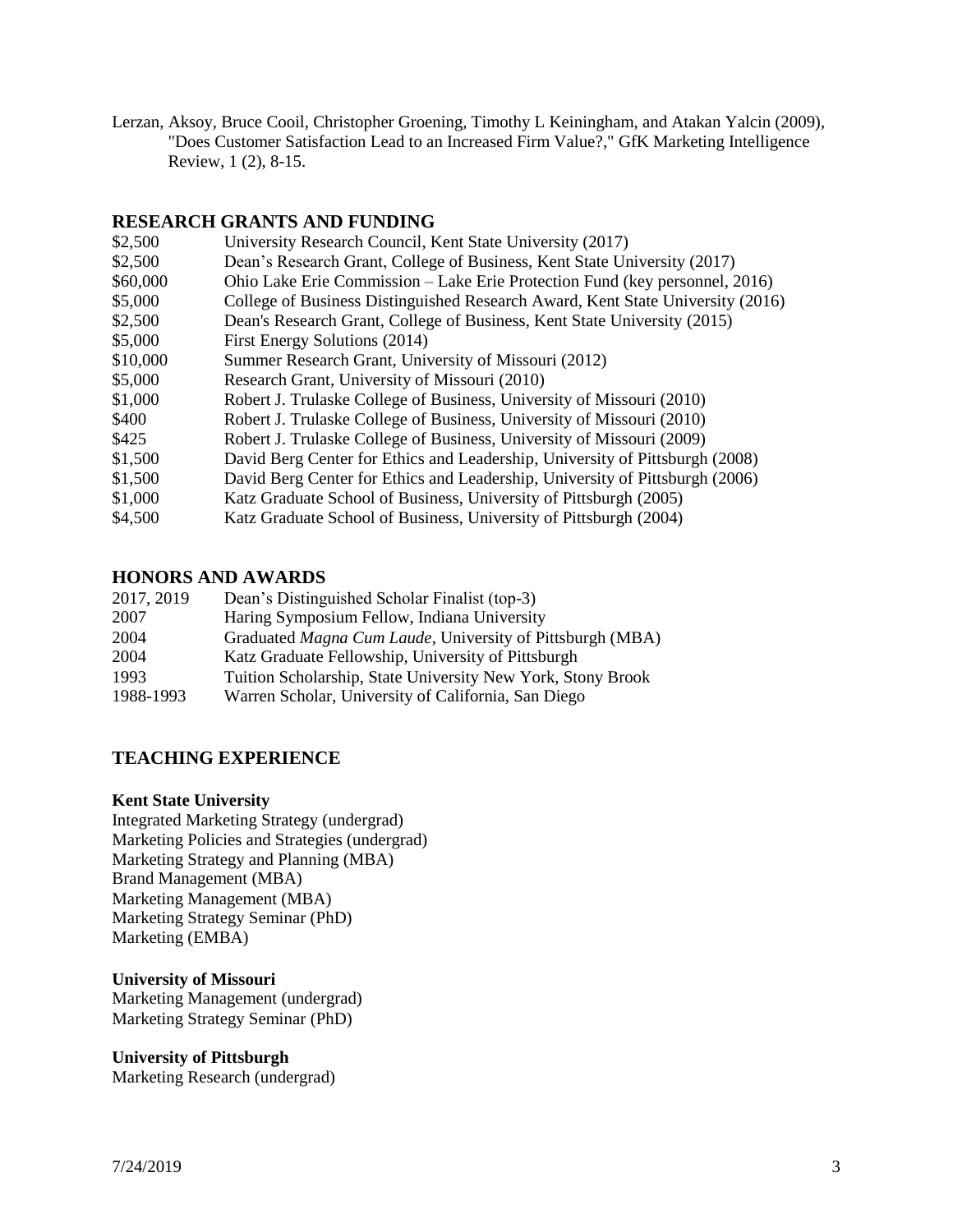# **PHD COMMITEES**

| <b>Dates</b> | <b>Student</b>             | <b>University</b>                                        | <b>Placement</b>                  |
|--------------|----------------------------|----------------------------------------------------------|-----------------------------------|
| 2019-present | Iman Raoofpanah<br>(chair) | Kent State University                                    | <b>NA</b>                         |
| 2018-present | Ahmad Al Asady<br>(chair)  | Kent State University                                    | <b>NA</b>                         |
| 2018-present | Meiying Hua                | Kent State University<br>(Accounting)                    | <b>NA</b>                         |
| 2015-2019    | Mehdi Darban               | Kent State University (M&IS) Louisiana State University, | Shreveport                        |
| 2014-2017    | Paul Mills (chair)         | Kent State University                                    | <b>Cleveland State University</b> |
| 2012-2013    | Stephen Hampton            | University of Missouri                                   | Oklahoma State University         |
| 2008-2011    | Elina Tang                 | University of Missouri                                   | University of Illinois at Chicago |
| 2008-2010    | Donald Lund                | University of Missouri                                   | University of Alabama, Birmingham |

# **PROFESSIONAL SERVICE**

# **Academic Reviewing (Editorial Review Board)**

| 2016-present |  |  | Journal of Business Research |
|--------------|--|--|------------------------------|
|              |  |  |                              |

#### **Academic Reviewing (Ad-hoc)**

| $2017$ -present | Journal of Consumer Psychology                                                        |
|-----------------|---------------------------------------------------------------------------------------|
| $2012$ -present | Journal of Business Ethics                                                            |
| $2015$ -present | Journal of Retailing                                                                  |
| $2013$ -present | Journal of Business Research                                                          |
| 2009-present    | Journal of Marketing                                                                  |
| $2016$ -present | Journal of the Academy of Marketing Science                                           |
| 2016            | Omega                                                                                 |
| 2006-present    | AMA Summer and Winter Marketing Educators' Conference                                 |
| $2015$ -present | <b>EMAC Conference</b>                                                                |
| 2013-2015       | Journal of Marketing Research                                                         |
| 2015            | California Management Review                                                          |
| 2014            | <b>Customer Needs and Solutions</b>                                                   |
| 2012-2014       | <b>MIT Sloan Management Review</b>                                                    |
| 2011-2013       | <b>Academy of Management Journal</b>                                                  |
| 2013            | Marketing Meets Wall Street Conference                                                |
| 2012            | Journal of Asia Pacific Business                                                      |
| 2011            | <b>Industrial Marketing Management</b>                                                |
| 2009, 2012      | Journal of International Marketing                                                    |
| 2009            | Expert reviewer for: Babin, Barry, "Exploring Marketing Research," in Encyclopedia of |
|                 | Media Communications (10th edition), South-Western   Cengage Learning                 |
|                 |                                                                                       |

# **Academic Conference Organization**

|            | 2019 – present Co-founder and continuing organizer of Ohio Marketing Acaemic Consortium (OMAC); |
|------------|-------------------------------------------------------------------------------------------------|
|            | 2019 at Kent State University, 2020 Ohio State University                                       |
| 2015       | Track Chair, Winter AMA; organized 40 reviewers for 42 papers, distilled to 6 sessions          |
|            | of 3-4 papers for the Social Responsibility and Sustainability track                            |
| 2012, 2013 | Session Chair, Summer AMA; recruited 3 authors to present papers on CSR                         |
| 2006       | Webmaster, Marketing Science Conference; Created and maintained website                         |